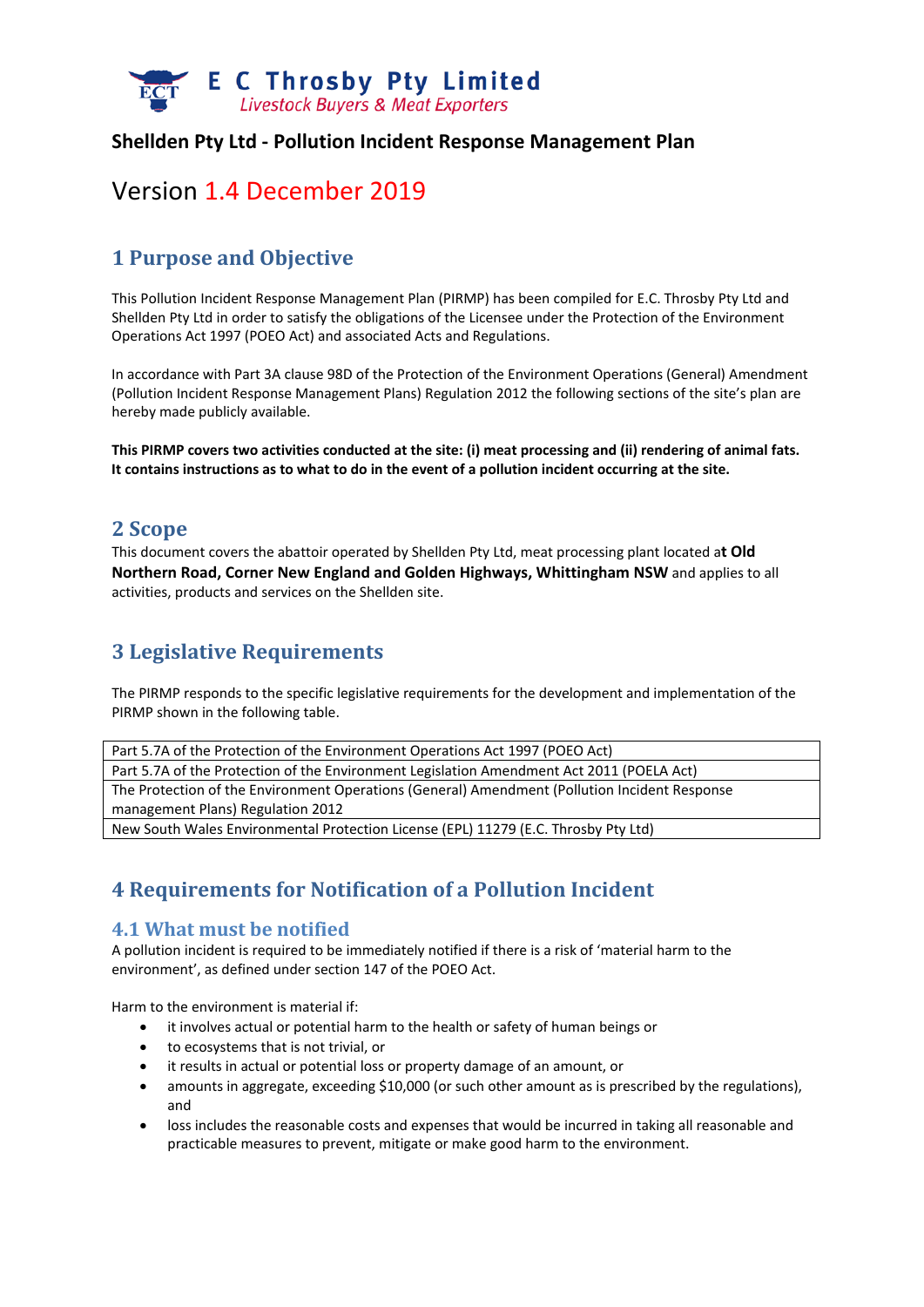

# **4.2 Responsibility to Notify**

Under Section 148 of the POEO Act, the following people have a duty to notify a pollution incident occurring in the course of an activity that causes or threatens material harm to the environment:

- The person carrying on the activity;
- An employee or agent carrying on the activity;
- An employer carrying on the activity;
- The occupier of the premises where the incident occurs.

Notification must be given immediately, i.e. promptly and without delay, after the person becomes aware of the incident.

#### **4.3 Emergency Response**

**If a pollution incident should occur, all necessary action should be taken to minimise the size and any adverse effects of the release.** 

**If the incident presents an immediate threat to human health or property, Fire and Rescue NSW, the NSW Police and the NSW Ambulance Service should be contacted first for emergency assistance (phone 000).**

**The other response agencies must still be contacted after that to satisfy notification obligations.**

### **4.4 Contaminated Land**

Persons whose activities have contaminated land and owners of land who become aware, or ought reasonably to be aware, that the land has been contaminated, must notify the EPA as soon as practicable after becoming aware of the contamination, if the contamination meets certain criteria. The duty to notify is a requirement under section 60 of the Contaminated Land Management Act 1997 (CLM Act).

# **5 Shellden Site Notification & Communication Procedures**

### **5.1 Notification and Contact Details for Relevant Authorities**

In response to requirements under the POEO Act regarding pollution incident notification, the following specific information and contact details are provided for EC Throsby Pty Ltd in the event of an environmental incident.

If an environmental incident is determined to have caused or threatened material harm to the environment at the Shellden site, the following relevant authorities must be contacted immediately, in alignment with internal notification and escalation procedures, in the order detailed below:

Order Authority Phone

1. If immediate threat to property or to human health:

Call 000 ‐ refer as appropriate to Fire & Rescue NSW; or NSW Police; or Ambulance Service NSW.

#### **See below for further instructions**